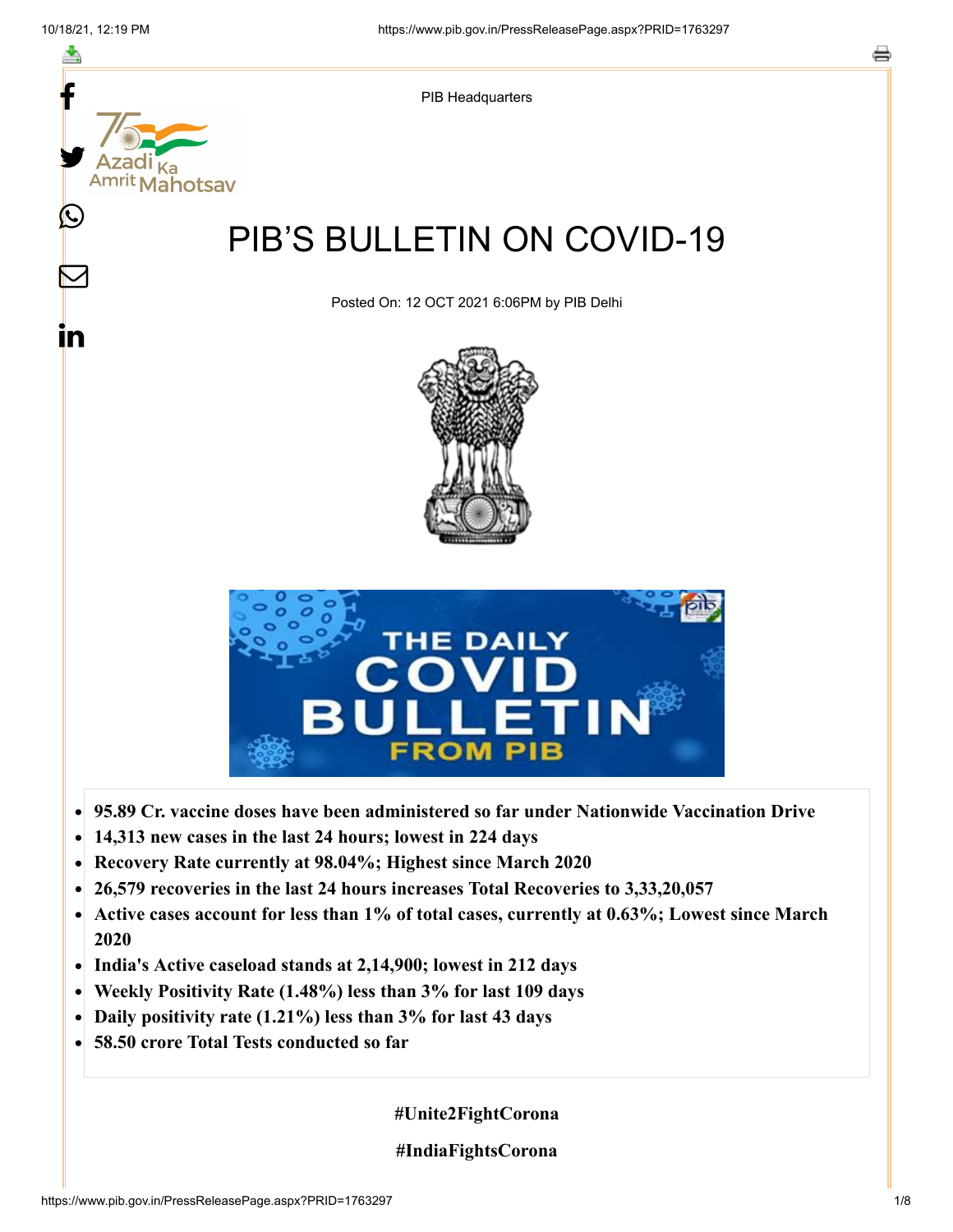f

y.

 $\bigcirc$ 

 $\bm \nabla$ 

in

## **PRESS INFORMATION BUREAU MINISTRY OF INFORMATION & BROADCASTING GOVERNMENT OF INDIA**

**Ministry of Information** and Broadcasting sovernment of India

#IndiaFightsCorona

(As on 12<sup>th</sup> Oct, 2021)

**COVID-19** ARRINE

# **India's VACCINATION drive** crosses 95.89 CRORE mark of administered doses.

#We4Vaccine #LargestVaccinationDrive

C/COVIDNewsByMIB C/MIB\_India C/MIB\_Hindi C/inbministry O/inbministry O/mib\_india

**COVID-19 Update**

**India's Cumulative COVID-19 Vaccination Coverage exceeds 95.89 Cr**

**More than 65.86 Lakh doses administered in the last 24 hours**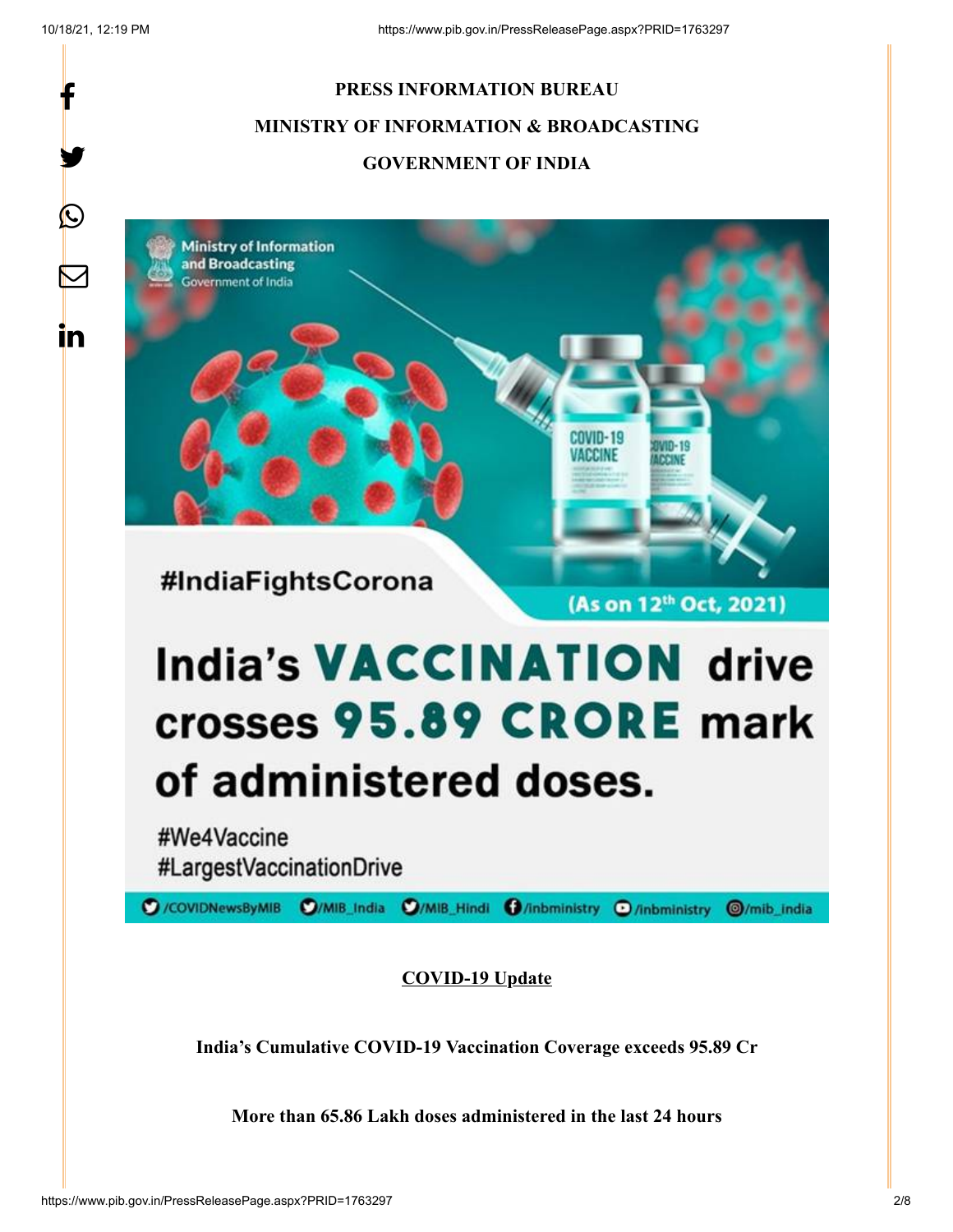f

y.

 $\bm{\mathcal{Q}}$ 

 $\bm{\nabla}$ 

**Recovery Rate currently at 98.04%; Highest since March 2020**

#### **14,313 New Cases reported in the last 24 hours**

**India's Active Caseload (2,14,900) is 0.63% of Total Cases**

**Weekly Positivity Rate (1.48%) less than 3% for last 109 days**

With the administration of **65,86,092** vaccine doses in the last 24 hours, India's COVID-19 vaccination coverage exceeded **95.89Cr (95,89,78,049**) as per provisional reports till 7 am today. This has been achieved through 93,66,392 sessions.

The break-up of the cumulative figureas per the provisional report till 7 am today include:

|                       | 1 <sup>st</sup> Dose | 1,03,75,424  |
|-----------------------|----------------------|--------------|
| <b>HCWs</b>           | $2nd$ Dose           | 90,36,583    |
|                       | 1 <sup>st</sup> Dose | 1,83,59,259  |
| <b>FLWs</b>           | $2nd$ Dose           | 1,53,98,857  |
|                       | 1 <sup>st</sup> Dose | 38,68,20,261 |
| Age Group 18-44 years | $2nd$ Dose           | 10,40,73,546 |
| Age Group 45-59 years | 1 <sup>st</sup> Dose | 16,61,56,424 |
|                       | $2nd$ Dose           | 8,38,76,362  |
| Over 60 years         | 1 <sup>st</sup> Dose | 10,48,69,202 |
|                       | $2nd$ Dose           | 6,00,12,131  |
| <b>Total</b>          |                      | 95,89,78,049 |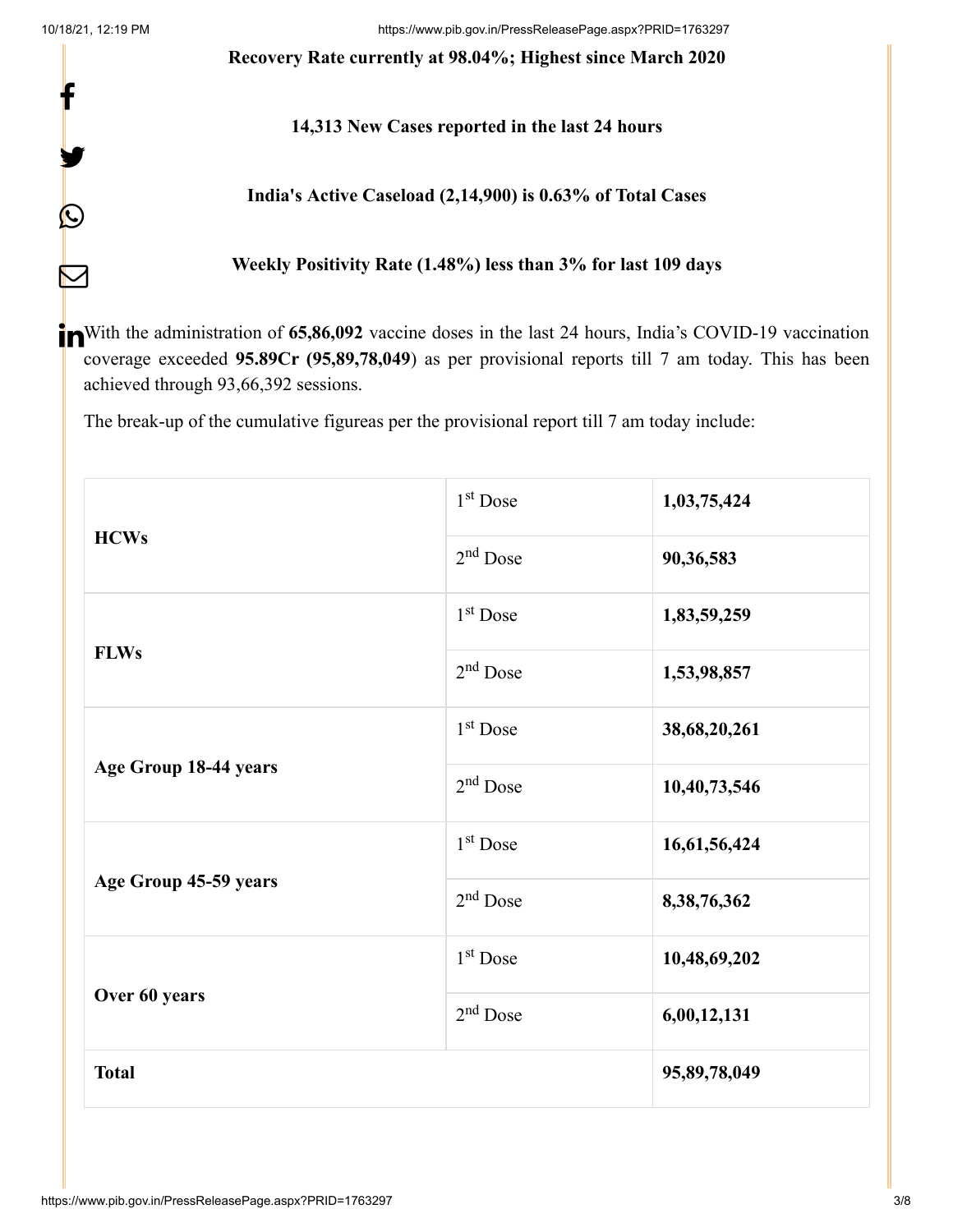The recovery of **26,579** patients in the last 24 hours has increased the cumulative tally of recovered patients (since the beginning of the pandemic) to **3,33,20,057.** f

Consequently, India's recovery rate stands at **98.04%**. Recovery Rate is currently at its highest peak since March 2020.



Sustained and collaborative efforts by the Centre and the States/UTs continue the trend of less than 50,000 Daily New Cases that is being reported for 107 consecutive days now.

**14,313 new cases** were reported in the last 24 hours. This is the lowest recorded daily new cases in 224 days.

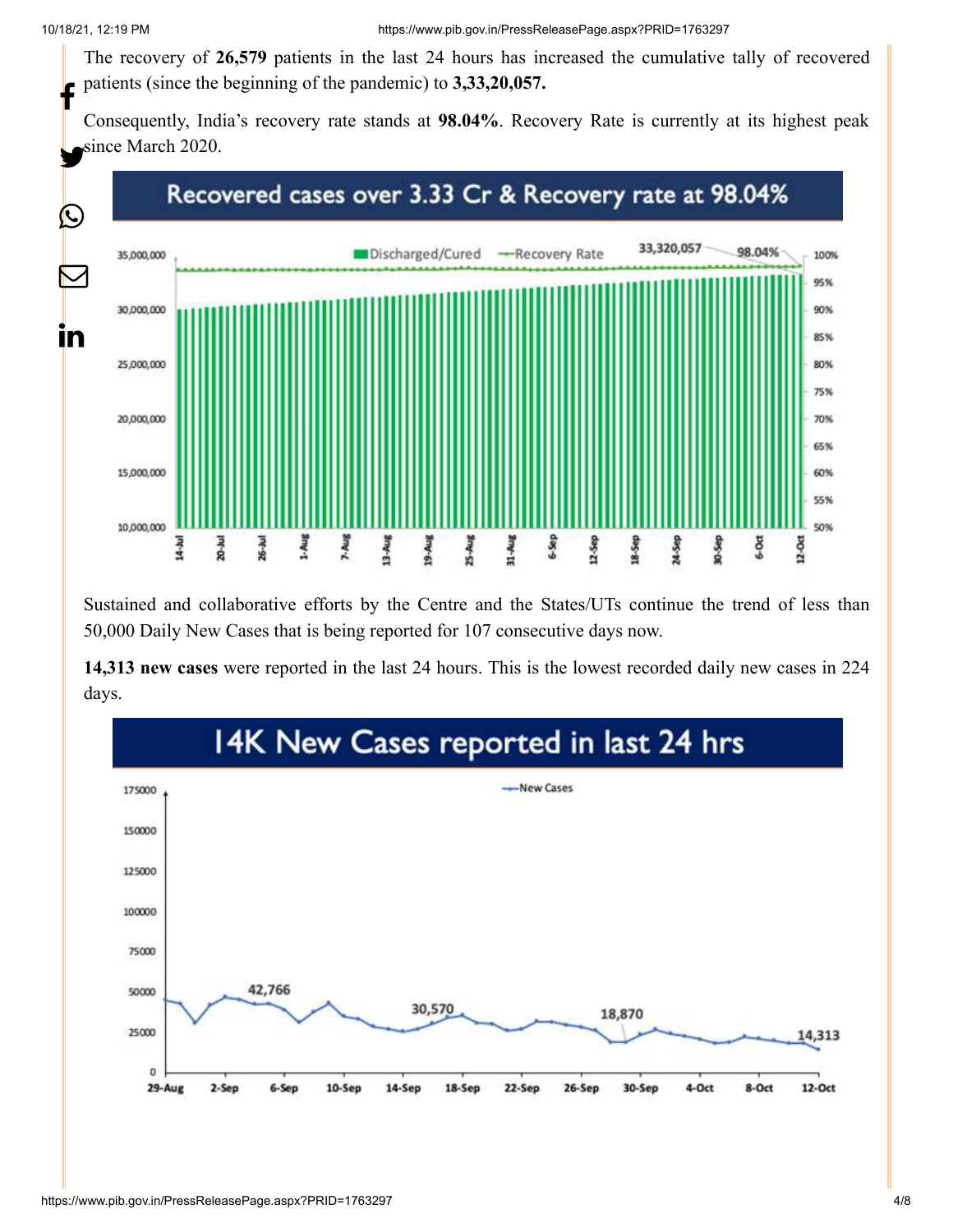The Active Caseload is presently **2,14,900,** which is the **lowest in 212 days.**Active cases presently constitute **0.63%** of the country's total Positive Cases.



The testing capacity across the country continues to be expanded. The last 24 hours saw a total of

11,81,766tests being conducted. India has so far conducted over **58.50 Cr (58,50,38,043**) cumulative tests.

While testing capacity has been enhanced across the country, **Weekly Positivity Rate at 1.48% remains less than 3% for the last 109 days now.** The **Daily Positivity rate reported to be1.21%.** The daily Positivity rate has remained below3% for last 43 days and below 5% for 126 consecutive days now.

Details:<https://pib.gov.in/PressReleseDetail.aspx?PRID=1763111>

#### **Update on COVID-19 Vaccine Availability in States/UTs**

#### **More than 97Crore vaccine doses provided to States/UTs**

#### **More than 8.22 Crore balance and unutilized vaccine doses still available with States/UTs**

As part of the nationwide vaccination drive, Government of India has been supporting the States and UTs by providing them COVID Vaccines free of cost. In the new phase of the universalization of the COVID19 vaccination drive, the Union Government will procure and supply (free of cost) 75% of the vaccines being produced by the vaccinemanufacturers in the country to States and UTs.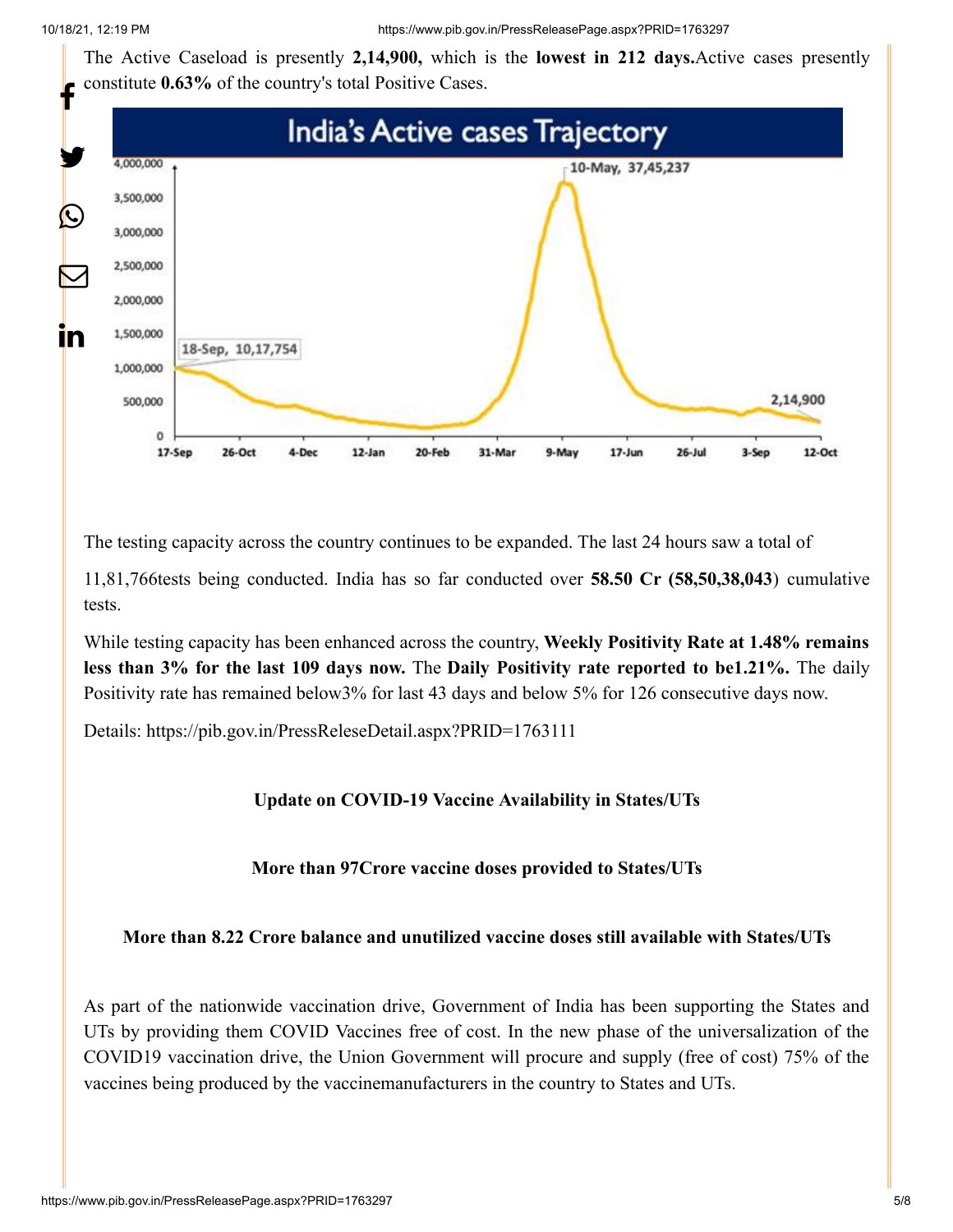| Ŀ                 | <b>VACCINE DOSES</b>     | (As on $12^{\text{th}}$ October 2021) |
|-------------------|--------------------------|---------------------------------------|
| $\mathbf{\Omega}$ | <b>SUPPLIED</b>          | 97,00,24,165                          |
| in                | <b>BALANCE AVAILABLE</b> | 8,22,69,545                           |

More than **97 crore (97,00,24,165)** vaccine doses have been provided to States/UTs so far through Govt of India (free of cost channel) and through direct state procurement category.

More than **8.22Cr (8,22,69,545)** balance and unutilized COVID Vaccine doses are still available with the States/UTs to be administered.

Details:<https://pib.gov.in/PressReleseDetail.aspx?PRID=1763087>

### **Important Tweets**

[#IndiaFightsCorona](https://twitter.com/hashtag/IndiaFightsCorona?src=hash&ref_src=twsrc%5Etfw):

More than 64.1 crore doses administered in first 112 days of the World's Largest Free-For-All Vaccination Drive launched on June 21, 2021 (As on October 12, 2021)

 $\rightarrow$  But this fight isn't over yet, strengthen the country's endeavour by getting [#vaccinated](https://twitter.com/hashtag/vaccinated?src=hash&ref_src=twsrc%5Etfw) [pic.twitter.com/lNwFFwzeX8](https://t.co/lNwFFwzeX8)

— #IndiaFightsCorona (@COVIDNewsByMIB) [October 12, 2021](https://twitter.com/COVIDNewsByMIB/status/1447828672677695491?ref_src=twsrc%5Etfw)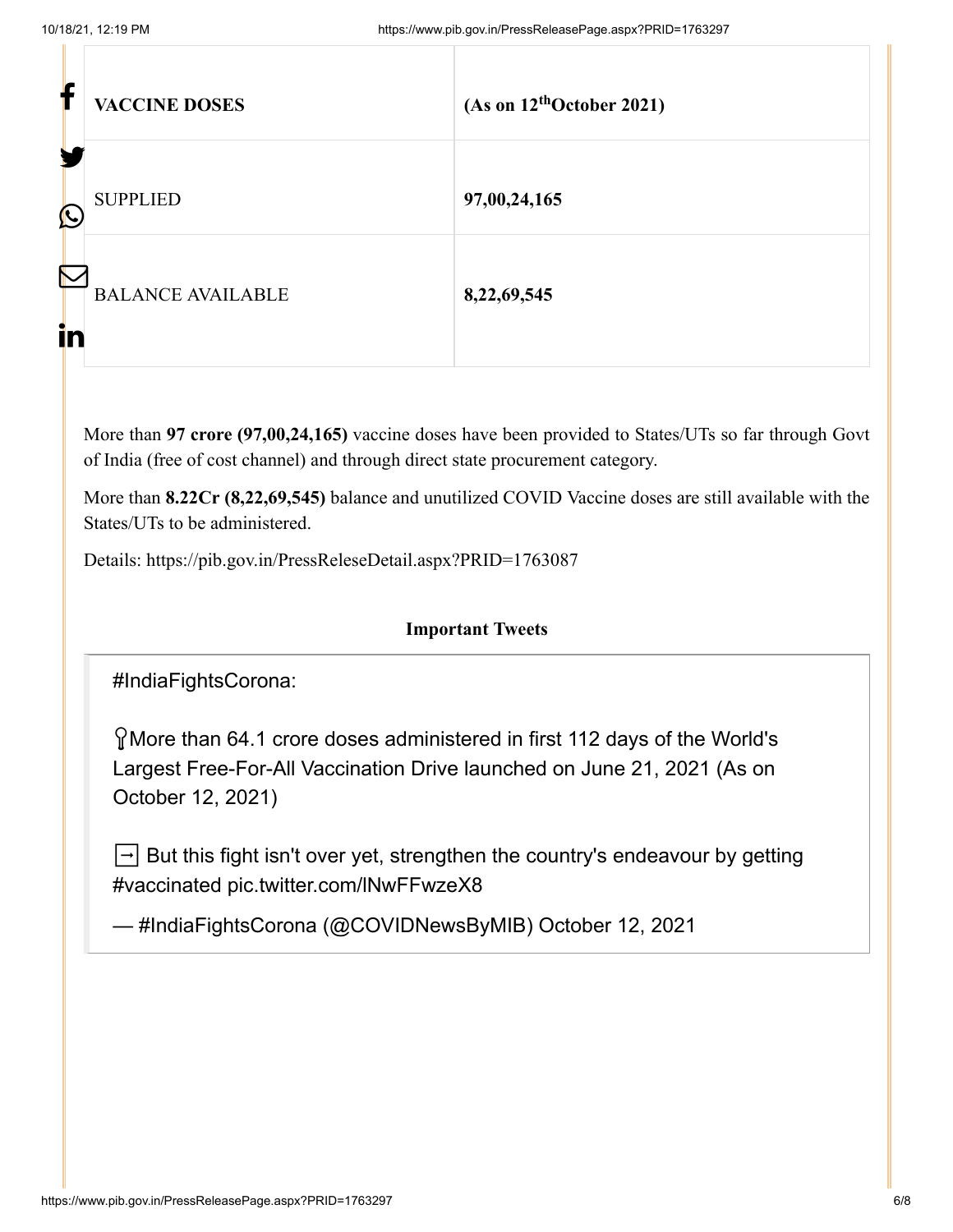f

У.

 $\bigcirc$ 

 $\blacktriangleright$ 

in.

[#CoronaVirusUpdates](https://twitter.com/hashtag/CoronaVirusUpdates?src=hash&ref_src=twsrc%5Etfw):

Total [#COVID19](https://twitter.com/hashtag/COVID19?src=hash&ref_src=twsrc%5Etfw) Cases in India (as on October 12, 2021)

- ▶98.04% Cured/Discharged/Migrated (3,33,20,057)
- ▶ 0.63% Active cases (2,14,900)
- ▶1.33% Deaths (4,50,963)

Total COVID-19 confirmed cases = Cured/Discharged/Migrated+Active cases+Death[s#StaySafe](https://twitter.com/hashtag/StaySafe?src=hash&ref_src=twsrc%5Etfw) [pic.twitter.com/5vp8snep2A](https://t.co/5vp8snep2A)

— #IndiaFightsCorona (@COVIDNewsByMIB) [October 12, 2021](https://twitter.com/COVIDNewsByMIB/status/1447816743913615360?ref_src=twsrc%5Etfw)

[#IndiaFightsCorona](https://twitter.com/hashtag/IndiaFightsCorona?src=hash&ref_src=twsrc%5Etfw):

 $\mathcal{H}$ *#COVID* 19 *Vaccine Doses: Age-wise Distribution* (As on October 12th, 2021, till 10:00 AM)

✅ Above 60 years: 17.4%

✅ 45-60 years: 27.4%

✅ 18-44 years:

55.2%[#We4Vaccine](https://twitter.com/hashtag/We4Vaccine?src=hash&ref_src=twsrc%5Etfw)[#LargestVaccinationDrive](https://twitter.com/hashtag/LargestVaccinationDrive?src=hash&ref_src=twsrc%5Etfw)[#Unite2FightCorona](https://twitter.com/hashtag/Unite2FightCorona?src=hash&ref_src=twsrc%5Etfw) [pic.twitter.com/qNAXMYgUxy](https://t.co/qNAXMYgUxy)

— #IndiaFightsCorona (@COVIDNewsByMIB) [October 12, 2021](https://twitter.com/COVIDNewsByMIB/status/1447792846489088000?ref_src=twsrc%5Etfw)

[#IndiaFightsCorona](https://twitter.com/hashtag/IndiaFightsCorona?src=hash&ref_src=twsrc%5Etfw):[#COVID19Vaccination](https://twitter.com/hashtag/COVID19Vaccination?src=hash&ref_src=twsrc%5Etfw) Status (As on 12th October 2021, 8:00 AM)

✅Total vaccine doses administered (so far): 96,89,78,049

✅Vaccine doses administered (in last 24 hours): 65,86,09[2#We4Vaccine](https://twitter.com/hashtag/We4Vaccine?src=hash&ref_src=twsrc%5Etfw) [#LargestVaccinationDrive](https://twitter.com/hashtag/LargestVaccinationDrive?src=hash&ref_src=twsrc%5Etfw)[@ICMRDELHI](https://twitter.com/ICMRDELHI?ref_src=twsrc%5Etfw) [@DBTIndia](https://twitter.com/DBTIndia?ref_src=twsrc%5Etfw) [pic.twitter.com/XwI3tkF7ZQ](https://t.co/XwI3tkF7ZQ)

— #IndiaFightsCorona (@COVIDNewsByMIB) [October 12, 2021](https://twitter.com/COVIDNewsByMIB/status/1447840676595449861?ref_src=twsrc%5Etfw)

**\*\*\*\*\*\*\*\*\***